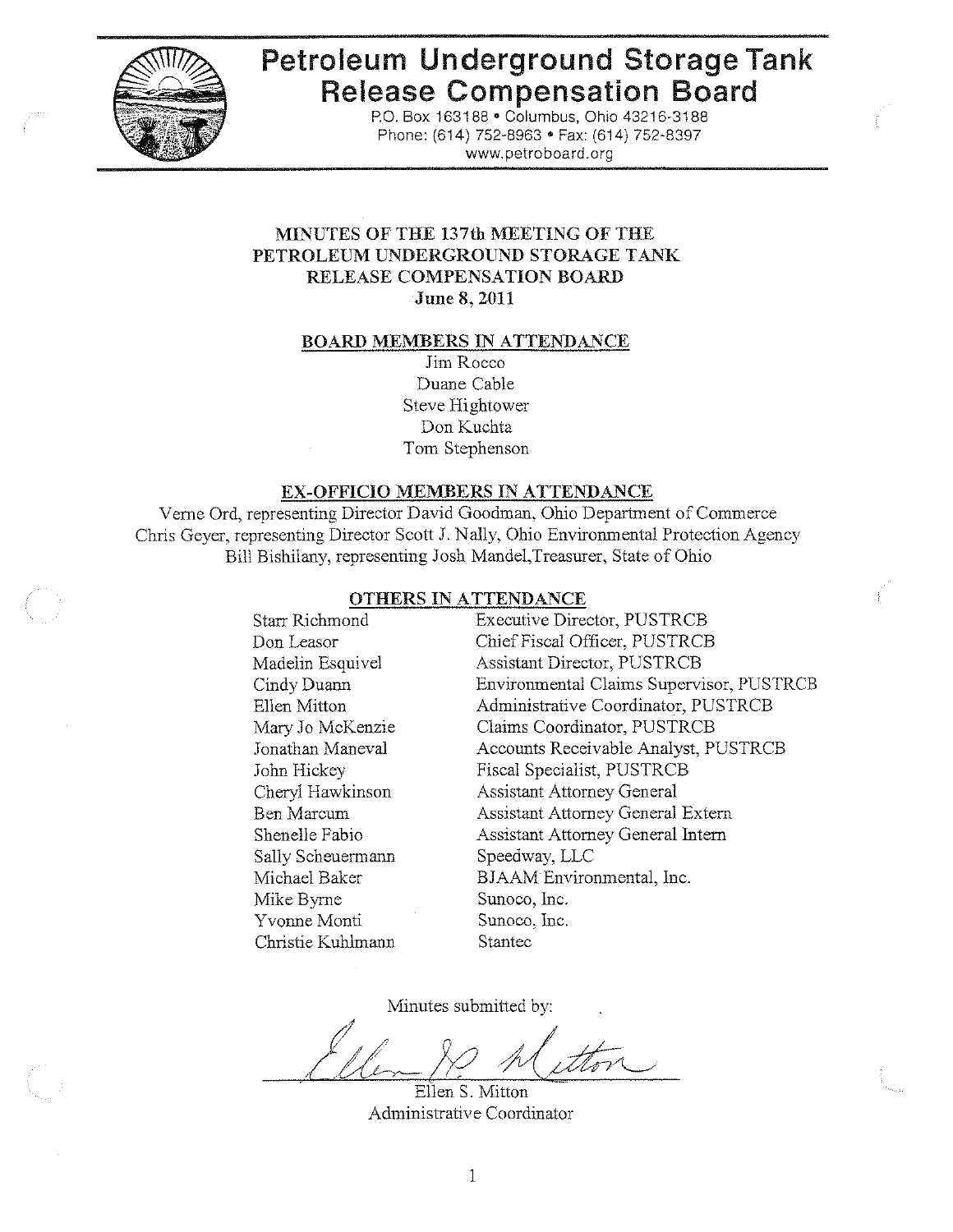## **Call To Order:**

Chairman Rocco convened the one hundred thirty-seventh meeting of the Petroleum Underground Storage Tank Release Compensation Board on Wednesday, June 8, 2011. The following members were in attendance: Jim Rocco; Duane Cable; Steve Hightower; Mayor Don Kuchta; Tom Stephenson; Verne Ord, representing Director David Goodman, Ohio Department of Commerce; Bill Bishilany, representing Ohio Treasurer Josh Mandel; and, Christopher Geyer, representing Director Scott J. Nally, Ohio Environmental Protection Agency.

Chairman Rocco asked if there were any comments, questions, or discussion regarding the minutes from the March board meeting and there were none. Mr. Hightower moved to approve the minutes. Mr. Geyer seconded. A vote was taken and seven members voted in the affirmative. Mr. Stephenson abstained. The motion carried.

## **BUSTR Report:**

Chairman Rocco called upon Verne Ord, Acting Bureau Chief, to present the BUSTR report.

Mr. Ord said the Domenici-Barton Energy Policy Act of 2005 ("Energy Policy Act") requires states with authorized UST programs to promulgate rules addressing, among other things, UST-release prevention (secondary containment), prohibitions on delivery of petroleum products to UST systems in violation of UST laws, and training to owners and operators of UST systems. He said BUSTR has taken action on the following rules to meet these requirements:

- **OAC 1301:7-9-06** Design, construction, installation, operation and maintenance for UST systems (rescind old and file new) - **New rule effective May 16, 2011**;
- **OAC 1301:7-9-07**  Release detection methods and requirements for UST systems (rescind old and file new) - **New rule effective May 16, 2011**;
- **OAC 1301:7-9-08** Operating requirements for UST systems (rescind old rule and incorporate requirements into new rules OAC 1301:7-9-06 & -07) - **Rule rescinded May 16, 2011**;
- **OAC 1301:7-9-18** Delivery prohibition **New rule effective May 16, 2011**;
- **OAC 1301:7-9-19** Underground storage tank operator training  **New rule scheduled to be filed June 17, 2011 with an effective date of September 1, 2011**.

Mr. Ord said after the September 1<sup>st</sup> effective date of OAC 1301:7-9-19, BUSTR plans to hold a series of training sessions during September to briefly address the new rules regarding secondary containment, delivery prohibition, and operator training. He said these 2-3 hour sessions would be presented in Cleveland, Toledo, Cincinnati, and Columbus. Mr. Ord said when all BUSTR rules are filed as a complete package, meeting the five-year rule review requirement, BUSTR anticipates holding all day seminars during the month of November to address all rule changes in Cleveland, Toledo, Cincinnati, and Columbus. He said the Petroleum UST Compensation Board would also participate to present rule changes that have occurred as a result of the BUSTR rule changes.

Chairman Rocco said getting information to the UST owners regarding the requirements for operator training is critical because there are three classes of operators and all operator training must be completed by August 10, 2012. He stated the BUSTR rules were available to review and download from the BUSTR website.

Mr. Ord stated that once Rule 19 becomes effective on September 1, 2011, BUSTR will have met all the requirements set forth in the Domenici-Barton Energy Policy Act of 2005.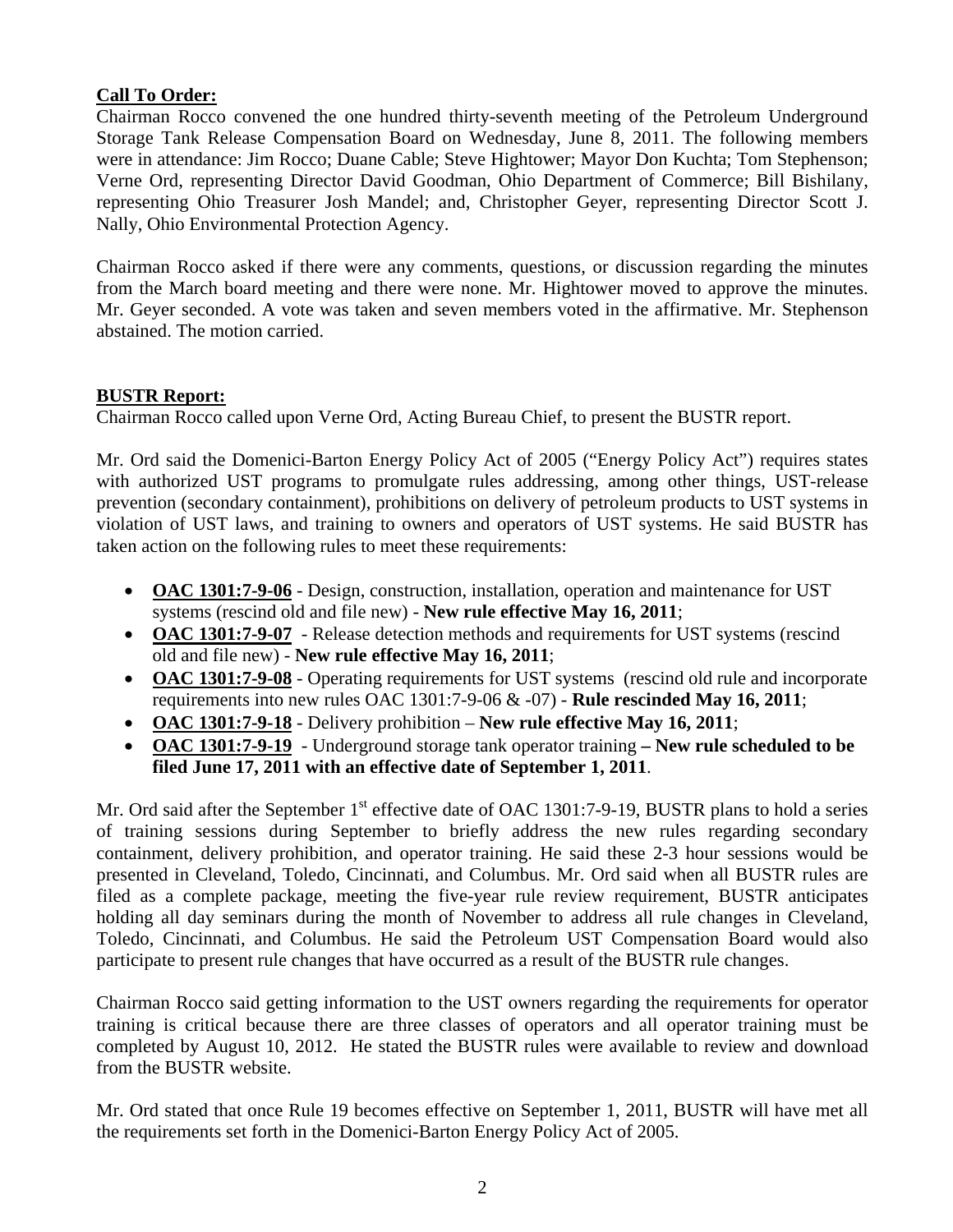Mr. Ord said that on June 3, 2011, BUSTR met with stakeholders to commence addressing OAC 1301:7-9-12 (Closure assessment of UST Systems). He said the agency continues to meet on a regular basis with stakeholders to bring the remaining set of rules to final form. Mr. Ord said once all rules are finalized they will be filed together with the Joint Committee on Agency Rule Review (JCARR). He said it is the goal of BUSTR to have all rules finalized and filed by Fall 2011. Mr. Ord said the following list of administrative rules currently are being addressed:

- OAC  $1301:7-9-01$  Applicability
- OAC 1301:7-9-02 Definitions
- OAC 1301:7-9-03 Reporting requirements for hazardous substances and list of hazardous substances
- OAC 1301:7-9-04 Registration of UST systems
- OAC 1301:7-9-09 Sensitive Areas
- OAC 1301:7-9-10 Permits for UST systems
- OAC 1301:7-9-11 Underground storage tank installer certification and training
- OAC 1301:7-9-12 Out-of-service, closure-in-place, permanent removal, change-in-service, and closure assessment of UST systems
- OAC 1301:7-9-13 Petroleum UST corrective action
- OAC 1301:7-9-14 Voluntary corrective action
- OAC 1301:7-9-15 Delegation of authority to inspect UST systems
- OAC 1301:7-9-16 Petroleum contaminated soils
- OAC 1301:7-9-17 Sampling and analysis of excavated soil for the purpose of treatment and disposal

Mr. Ord said Jason Anthony and Steve Parsons filled the two Field Supervisors' positions, leaving two field inspector positions vacant; and, Brain Duzak accepted the Environmental Specialist 2 position at BUSTR.

Mr. Ord said Dale Egner continues to be temporarily assigned as project manager to the American Recovery & Reinvestment Act (ARRA) program leaving his position open. He said Dale would assume his Environmental Specialist 2 duties once the ARRA program is completed.

Mr. Ord stated the Attorney 2 position had been filled by Ms. Ellen Miller and confirmed there are now two attorneys working at BUSTR.

Mr. Ord said on behalf of, and in consultation with the Ohio Department of Commerce (ODOC), BUSTR is implementing the activities under ARRA. In the fall of 2009, ODOC made application for and received \$8.08 million to investigate and, if necessary, clean up "shovel ready" sites where petroleum contamination was known to exist. He said currently \$5.1 million had been spent to perform investigations and clean ups at 34 sites, which were identified for assessment and, if necessary, clean up. He said a total of 13 sites had been cleaned up with 15 more sites to be cleaned up before the end of the grant period. Mr. Ord said most of the sites are currently undergoing active remediation, but activities had been terminated at 8 of the 34 sites due to the anticipated time frames for project completion going well beyond the end of the grant.

Mr. Ord stated 22,386 USTs currently are registered with BUSTR and noted the number continues to gradually decrease. He said at this time there are 3,935 owners of registered facilities.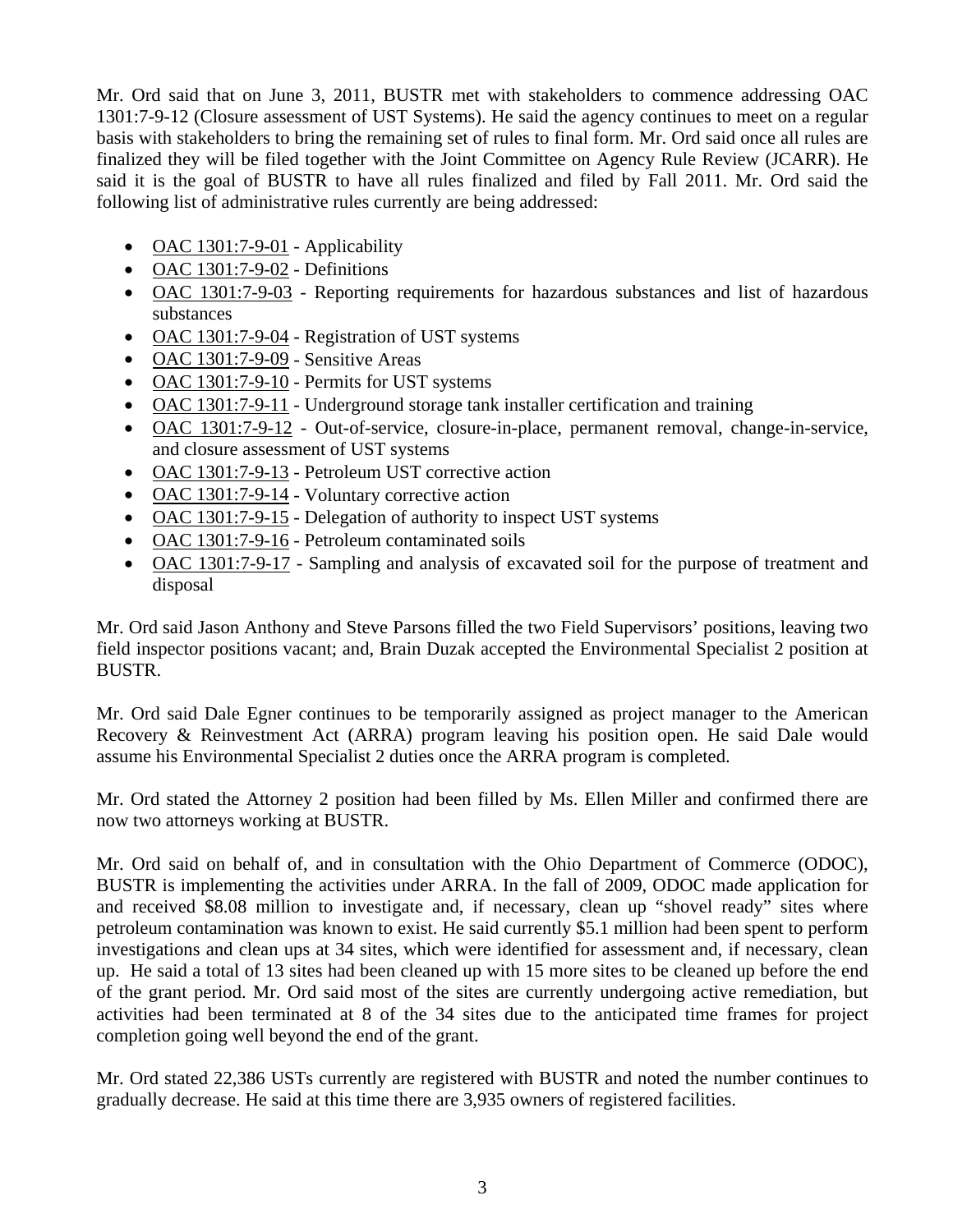Mr. Ord said there had been 26,177 no further actions (NFAs) related to clean-ups issued within the BUSTR program.

## **Financial Report:**

Chairman Rocco called upon Don Leasor, Chief Fiscal Officer, to present the financial reports.

## *February, March, and April Financials*

Mr. Leasor stated the February, March, and April financials were emailed to each member. He asked if there were any questions or concerns regarding these reports. Mr. Leasor said since the fiscal year 2011 annualized revenue and expenses would be discussed as part of the operating budget, he would not discuss the financials.

## *Operating Budget*

Mr. Leasor said 2011 tank revenue is just under \$14.8 million, approximately \$300,000 more than the \$14.5 million budgeted. Mr. Leasor said the recommended budget for fiscal year 2012 is just under \$14.25 million, based on an estimated 21,100 USTs and the assumption that 25% of the tanks would be assured at the reduced deductible. Mr. Leasor said per tank fees will remain the same in 2012 at \$600 for the standard deductible and \$800 for the reduced deductible.

Mr. Leasor said property transfer fees are projected at \$81,000 for fiscal year 2012. He said a portion of the fees had been assessed this year, but the money would be received in the 2012 fiscal year. He stated the prior years' fees to be collected in fiscal year 2012 less refunded amounts are projected to be \$450,000.

Mr. Leasor said that interest income is approximately \$19,000, a negative variance of 71% due to the use of a significant portion of the unobligated funds to pay off the bonds in August 2010. Additionally, the fiscal year 2011 budget was based on a .15% interest rate. He stated the rate had decreased since November 2010 to .05% in May 2011. Mr. Leasor said the fiscal year 2012 recommended budget of \$12,000 for interest income is based on a .10% interest rate.

Mr. Leasor said that miscellaneous income is projected to remain at \$1,000 for fiscal year 2012.

Mr. Leasor stated that both the seminar revenue and seminar expense line items are being held at \$18,000. He explained that the Board did not hold seminars during the 2011 fiscal year, but anticipates the need to hold seminars in conjunction with BUSTR in the upcoming fiscal year in response to BUSTRs' five-year rule review, which likely will affect the Board's rules. He said the Board anticipates participating in four seminars this year, which are planned to be held in Cleveland, Toledo, Cincinnati, and Columbus.

Mr. Leasor explained the actual total income of approximately \$14.8 million for fiscal year 2011 is 1.5% above the budgeted \$14,575,000, noting a positive variance of approximately \$226,000. He said the positive variance in tank revenue was offset by the unfavorable variances in interest income and seminar revenues.

Mr. Leasor said the claims expense budgeted in fiscal year 2011 was \$9 million, however, a total of \$8 million was obligated. He said the actual claims expense is anticipated to be approximately \$7.42 million. He stated the proposed fiscal year 2012 claims expense budget is being held at \$9 million.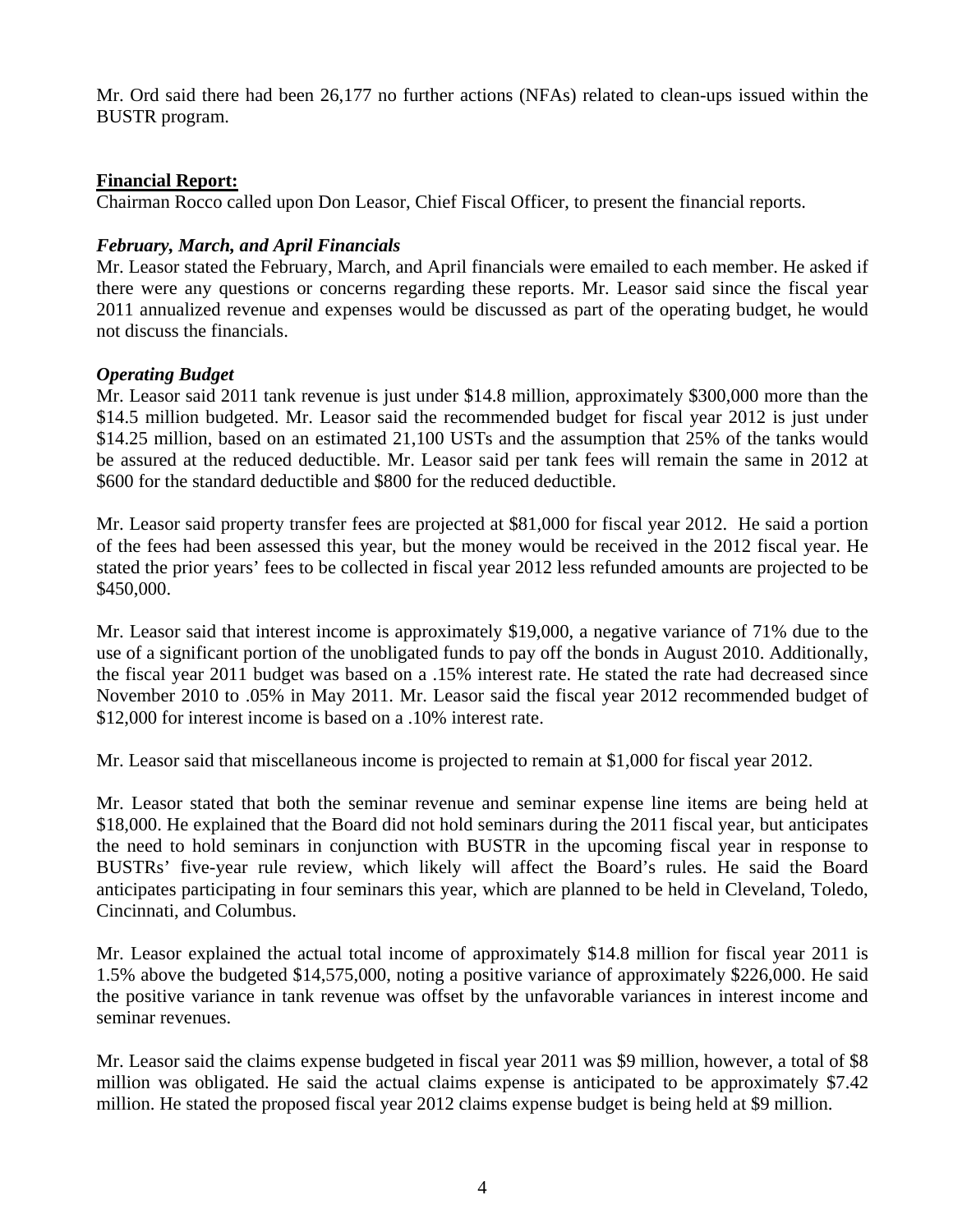Mr. Leasor said that the salary line item budgeted for fiscal year 2011 was \$1,140,000 and actual expenditures were approximately \$1.1 million, resulting in a favorable variance of 3.4% due to short term vacancies in three positions. He recommended the fiscal year 2012 budget for salaries be set at \$1,174,700. Mr. Leasor said the increase from the prior period is attributed to increases in fringe benefit costs and a one time supplemental pay totaling approximately \$12,000 to be paid in August 2011. He said the fiscal year 2012 budgeted amount reflects all positions being filled, anticipated leave payout, and fringe costs. Mr. Leasor stated all salaries are frozen at current levels.

Mr. Leasor noted the advertising, staff development, travel, and postage line items are self-explanatory and had been carried over with no changes in the recommended budget amounts.

Mr. Leasor said the temporary services line item budget in 2011 was \$10,000 and actual expenditures were approximately \$17,500. He said the unfavorable variance of \$7,500 was due to the utilization of temporary employees for two staff vacancies during the year. He noted that all staff positions are currently filled; however, anticipating an employee's need to take an extended medical leave, the recommended budget amount for temporary services for fiscal year 2012 is \$15,000.

Mr. Leasor stated the rent line item budgeted amount of \$103,798 was the amount expended for the fiscal year. He noted the Board is in its final year of the lease, which expires on June 30, 2011. Mr. Leasor said the rent expense for fiscal year 2012 is anticipated to be approximately \$110,000. He added the lease option and rent expense would be discussed in-depth at a later time in the meeting.

Mr. Leasor noted that the office supplies line item was budgeted at \$13,000 and actual expenditures were \$12,600. He said the amount requested for office supplies for fiscal year 2012 is \$13,000, which includes purchases of furniture and computer equipment valued under \$500.

Mr. Leasor noted that printing and copying was budgeted at \$16,500 and actual expenses were approximately \$12,800 resulting in a favorable variance of just under \$3,700. He recommended the fiscal year 2012 budget be held at \$16,500.

Mr. Leasor said the fiscal year 2011 budgeted amount for legal and professional expenditures was \$235,000 and actual expenditures were \$251,000, resulting in a unfavorable variance of approximately \$16,000 due to special counsel collection costs of approximately \$65,000. He said the fiscal year 2012 legal and professional expense line item recommended budget is \$250,000 and includes expenses for the Assistant Attorney General and Hearing Officer's services contracts, the audit, legal experts, miscellaneous maintenance costs related to the computer network and STARRS' database, Attorney General and Special Counsel collection costs, and other miscellaneous professional services.

Mr. Leasor said employee expenses were budgeted at \$16,300 for fiscal year 2011. He said actual expenses were approximately \$15,000. Mr. Leasor said the employee expense line item for the fiscal year 2012 budget is recommended at \$19,200 and includes an anticipated 14% increase in parking expenses for 16 staff members. He said the current parking contract would expire on June 30, 2011. He said the actual cost of a parking spot in the LeVeque Tower garage is \$125 monthly; however, the Board is currently paying \$88 per spot monthly. Mr. Leasor anticipates the Board would receive a quantity discount and anticipates the new contract would be approximately \$100 per spot monthly.

Mr. Leasor said the telephone line item was budgeted in fiscal year 2011 at \$10,200. He said the actual expenditure was \$8,900 resulting in a positive variance of approximately \$1,300. He said the fiscal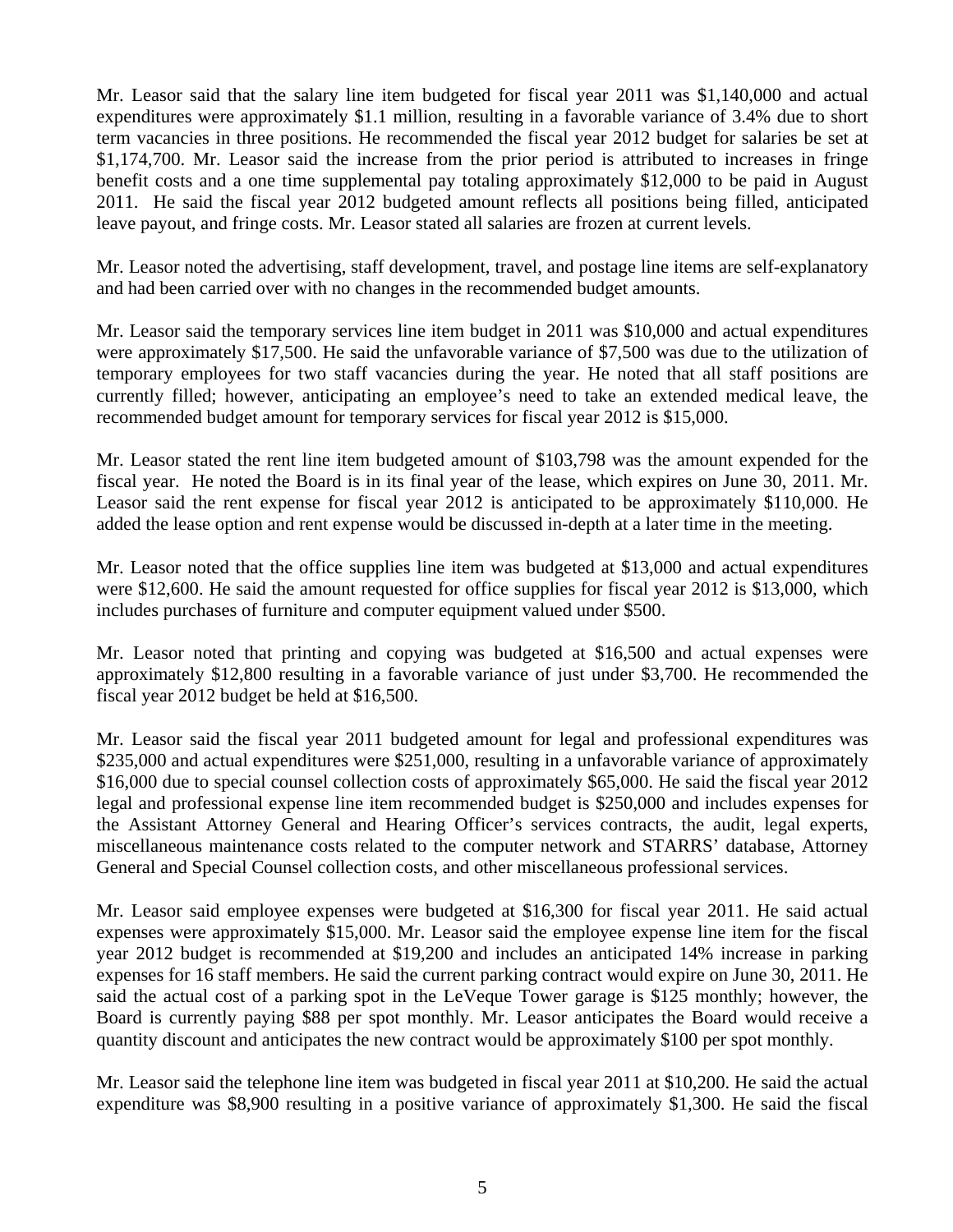year 2012 proposed budget of \$11,100 includes web access, web site hosting, spam filtering, main telephone lines, 1-800 number, and hosting the off-site back-up of the computer network system and files.

Mr. Leasor said the fiscal year 2011 depreciation expense was budgeted at \$54,000 and actual depreciation was \$52,500. He stated the anticipated depreciation for fiscal year 2012 is budgeted at \$35,000. Mr. Leasor stated the lower budget is attributed to several high cost items being fully depreciated as well as the utilization of the 60-month depreciation schedule adopted by the Board at its November 2009 meeting.

Mr. Leasor said the trustee expenses for fiscal year 2011 were budgeted at \$1,400. He explained this is the cost charged by the bond trustee and the annual fees from the Huntington Bank. Mr. Leasor said given that the bonds were paid off in August 2010, there were no expenses associated with this line item and there are no anticipated trustee expenses for fiscal year 2012.

Mr. Leasor stated unemployment compensation costs were not budgeted for fiscal year 2011. He said however, due to an employee no longer on staff filing for unemployment benefits, the actual expenses were approximately \$1,600. He said the fiscal year 2012 proposed budget is \$14,200 to cover expenses should the individual remain on unemployment for a full year.

Mr. Leasor said interest expense was not budgeted for fiscal year 2011; however, actual expenses were approximately \$1,100. He said this expense resulted from interest charges assessed on unpaid OPERS contributions for a previous board member. Mr. Leasor stated there is no anticipated interest expense for fiscal year 2012.

Mr. Leasor stated that overall expenses for fiscal year 2011 were approximately 2.8% below what was budgeted.

Chairman Rocco requested a motion to approve the 2012 Operating Budget as proposed. Mayor Kuchta so moved and Mr. Stephenson seconded. A vote was taken and all members voted in favor. The motion passed.

Chairman Rocco said a motion was needed to obligate monies for claims expense as proposed. Mayor Kuchta moved to obligate \$9 million as recommended for fiscal year 2012. Mr. Geyer seconded. A vote was taken and all of the members were in favor. The motion passed.

# *Capital Budget*

Chairman Rocco called upon Mr. Leasor to present the proposed Capital Budget for fiscal year 2012.

Mr. Leasor said the furniture & equipment line item for fiscal year 2011 was budgeted at \$7,000 and actual expenditures were approximately \$5,500. He said the recommended amount for fiscal year 2012 for the furniture and equipment line item is \$3,000.

He said the Data Processing & Electronics budget for computer replacements and other general IT purchases was set at \$12,000 in fiscal year 2011. He said actual expenses were approximately \$4,200 for the purchase of prepackaged software and the set up of backup hardware and software. He said the recommended 2012 operating budget is \$12,000 to purchase prepackaged software and replacement workstations as needed.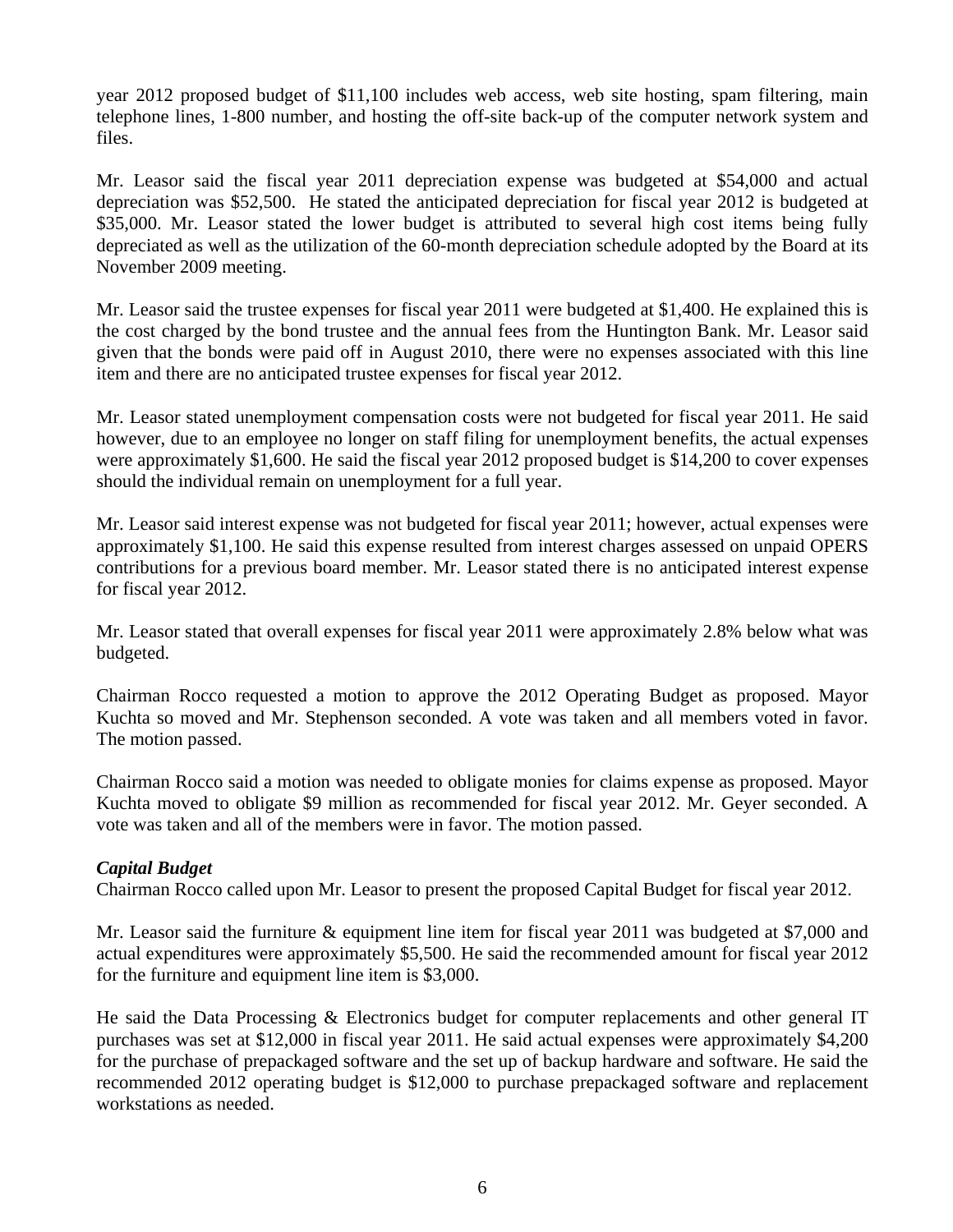Mr. Leasor stated the fiscal year 2011 budget for database out-of-scope and "wouldn't it be nice if" items was \$5,000. He stated actual expenditures were \$3,900 for software development for reasonable cost tracking. Mr. Leasor said the database out-of-scope and "wouldn't it be nice" line item recommended for fiscal year 2012 is \$30,000 for the development of multiple new modules and enhancement of existing modules that will permit tracking joint enforcement actions with BUSTR and subrogation cases, and respond to changes in the BUSTR registration database.

Mr. Leasor noted there had been \$5,000 budgeted in fiscal year 2011 for costs to replace waterdamaged items that may not have been reimbursed by insurance. He said the insurance company had reimbursed all expenses due to the flood.

Mr. Leasor said the fiscal year 2011 Capital Budget was set at \$39,000 and actual expenditures were approximately \$22,500. Mr. Leasor recommended a total fiscal year 2012 Capital Budget of \$45,000.

Mr. Hightower asked if the use of Minority Business Enterprises was tracked and reported. Mr. Leasor stated he was unable to provide the amount expended with MBEs during fiscal year 2011, but the data is tracked and reported to the State EEO Coordinator. Mr. Hightower requested this information be provided to the members in future meetings.

Mr. Geyer moved to approve the amount of \$45,000 recommended for the fiscal year 2012 Capital Budget. Mayor Kuchta seconded the motion. A vote was taken and all of the members were in favor. The motion passed.

#### *Fee Statement Statistics*

Mr. Leasor stated to date per tank fees collected for the 2011 program year were \$4,717,951 as compared to 2010 program year's fees of \$4,399,733 collected for the same period of time last year, realizing a 7% increase over the prior year.

He said between July 1, 2010 and June 8, 2011, \$14,030,000 had been collected for program year 2010 fees and \$734,000 had been collected for prior year fees net any refunds paid.

Mr. Leasor said as of June 8, 2011, fees had been received for 7,737 tanks paid by 1,275 owners as compared to 6,706 tanks paid by 1,212 owners for the same period last year, which reflects a 15% increase. He said for program year 2010, fees had been collected for 21,177 tanks paid by 3,390 owners. He said this number would continue to increase, as the end of the program year is June 30.

Mr. Leasor said that for the 2012 program year beginning on July 1, 2011, 33% of the \$14,246,000 budgeted had been collected. He said to date fees had been paid for 36.7% of the 21,100 tanks anticipated to be covered in the 2011 program year.

#### **Claims Report:**

Chairman Rocco called on Ms. Cindy Duann, Environmental Claims Supervisor, to present the claims report.

Ms. Duann said the current total maximum liability of in-house open claims is approximately \$27.3 million. She said using the historical claim payout ratio of 70% the actual anticipated claim liability of unpaid claims is approximately \$19 million. She said there are currently 1,642 in-house open claims pending review. Ms. Duann said as of June  $1<sup>st</sup>$  there are only 20 claims under appeal, which is lower than normal.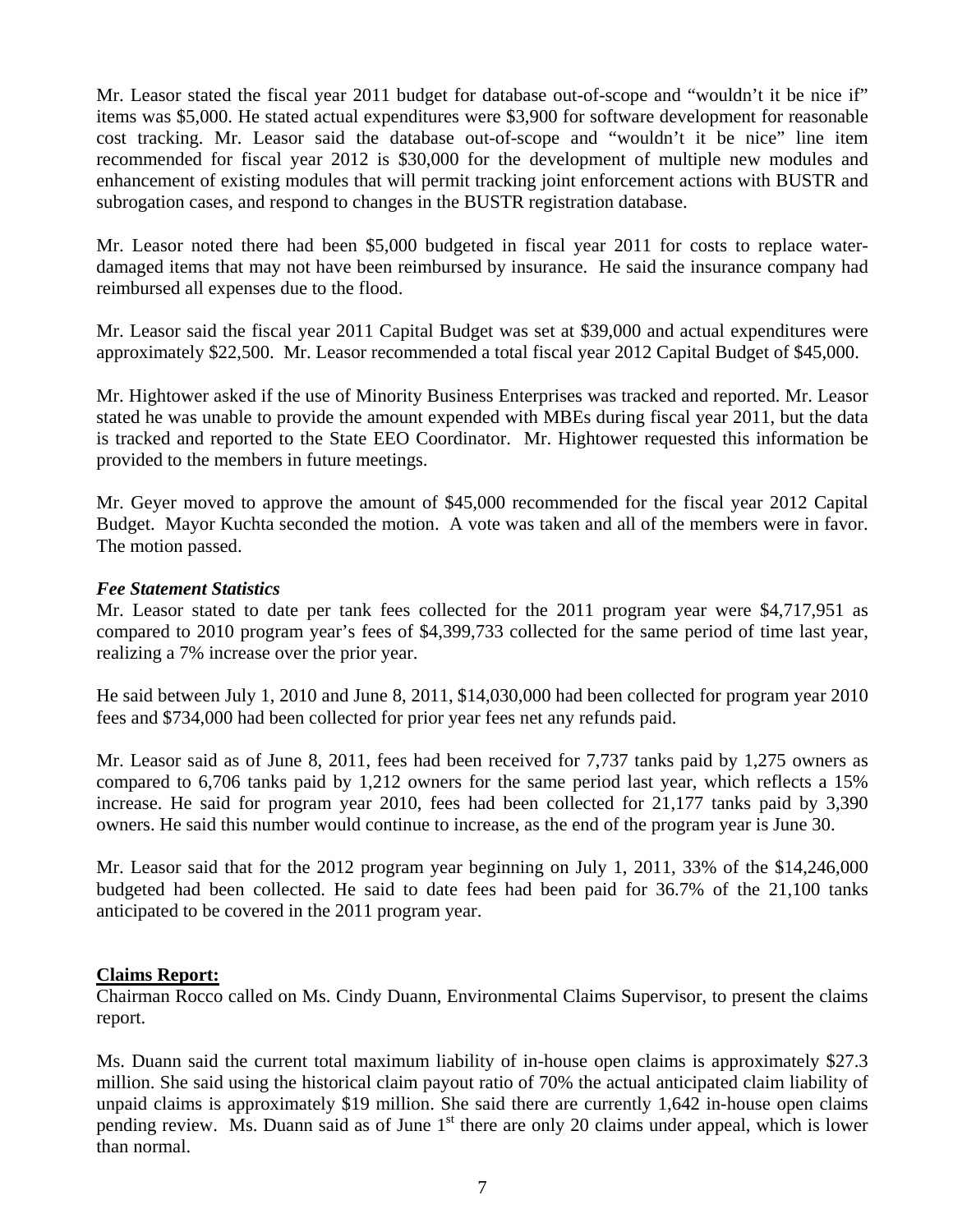Ms. Duann said that in April and May the Board received a higher than typical 160 claim packages. She said with one more month to go in this program year, the Board had received a total of 735 claim packages, averaging 67 claim packages per month and the staff had settled or closed a total of 683 claims, averaging 62 claim packages per month. Ms. Duann said there had been no lump sum settlements offered to any major oil companies this year.

Ms. Duann said the settlement amount offered during the past eleven months totaled approximately \$6.6 million, making the average claim payout 71% of the net value, which is 5% higher than last year.

Ms. Duann said the Board had received a total of 34 eligibility applications this program year and 66 applications had been determined. She said of those 66 eligibility determinations, 48 of the applications had been approved. Ms. Duann said currently there are only two eligibility applications pending review, which is the lowest monthly number she had seen during her career with the Board.

Ms. Duann said that during the past eleven months the Board received 171 requests for cost preapproval and issued 196 cost pre-approval notifications. Ms. Duann said due to the mandatory submission deadline, 16 annual FPR cost pre-approvals were received in May; however, she said those pre-approvals would be reviewed by the end of July.

#### **Old Business**

#### *Attorney General Certification Process*

Chairman Rocco called on Ms. Madelin Esquivel, Assistant Director, to follow up the discussion from the March meeting regarding the certification process and the Attorney General's Collections Enforcement processes.

Ms. Esquivel said there had been a number of recommendations discussed at the March Board meeting regarding the Attorney General's (AG) certification process. She stated that at that meeting, the Board moved to require any decision for an account to go to Special Counsel from the Attorney General's office for collection purposes be approved by the Director. She said the Board members also requested that the Finance Committee, Ms. Richmond, Mr. Leasor, and Ms. Esquivel meet and discuss the pros and cons of the remainder of the recommendations and report the final recommendations at the June meeting.

Ms. Esquivel said Chairman Rocco and Mr. Stephenson met with members of the staff prior to the Board meeting today to discuss the development of a formal policy governing the process and timing for collection of delinquent accounts; the payment of collection costs including the Attorney General's fees, Special Counsel fees, and fees charged by the Value Recovery Group or any third-party vendor; a responsible person's inability to pay fees; and, accounts considered "uncollectible."

Ms. Esquivel explained that the AG's collection costs of 10% of the amount paid are passed to the debtor and that the Board has historically paid Special Counsel and third-party vendor collection costs of 33 1/3% and 50%, respectively. She said as a result of today's meeting, she is recommending the Board authorize the Director or her designee to pass all collection costs onto the debtor.

Ms. Esquivel said an "uncollectible" status could be assigned to delinquent per-tank and late payment fees outstanding on inactive accounts; that is, the tanks that are the subject of the fees have been removed, the subject fees have been outstanding for a minimum of ten years after the date of tank removal, and no liability to the Fund exists for a release that occurred from the subject tanks.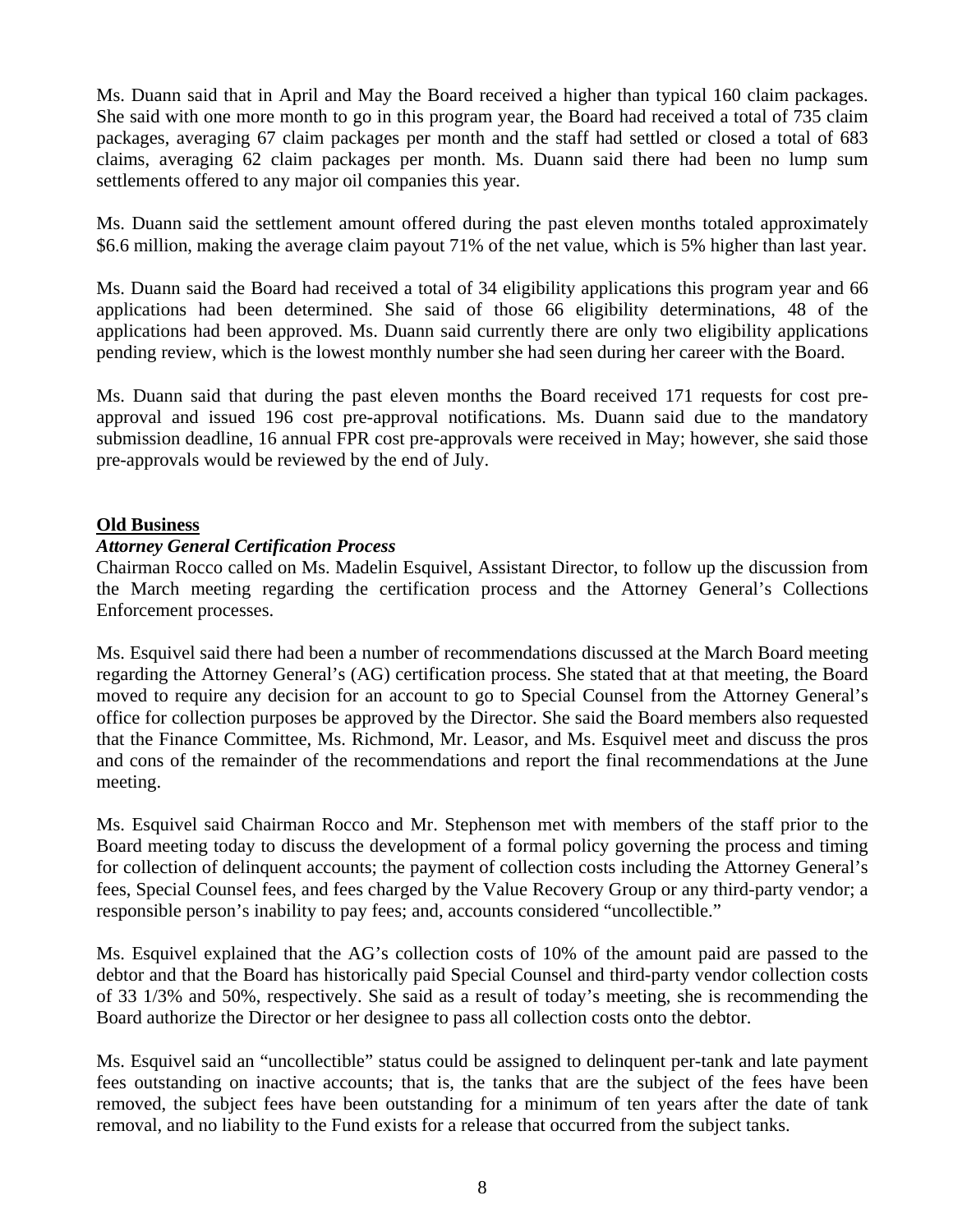She explained that developing an "inability to pay" process would allow the Director to evaluate a responsible person's financial situation to determine that person's ability to pay delinquent per-tank and late payment fees outstanding on inactive accounts where no liability to the Fund exists for a suspected or confirmed release occurring from the subject tanks during the period of time the responsible person owned and/or operated the subject tanks.

Following a discussion among the members, Chairman Rocco requested Ms. Hawkinson, Assistant Attorney General, to research and report back to the Board whether or not the Board has the discretion to use any third-party for fee collection or must this process go through the Attorney General's office.

Chairman Rocco requested a motion to authorize the director or her designee to pass all collection costs on to the debtor. Mr. Cable so moved. Mayor Kuchta seconded and a vote followed. All members were in favor. The motion passed.

Chairman Rocco stated the "inability to pay" status and the "uncollectible" status would be discussed further and a final process presented at the September meeting.

## *Office Lease*

Chairman Rocco called upon Ms. Richmond to discuss the office space lease. Ms. Richmond stated the current lease would expire on June 30, 2011. She explained she had been working with a broker who had been negotiating with the new owners of the LeVeque but no agreement had been reached at this time. She said she had looked at other properties and requested proposals, with some proposals being as much as 35% higher than what the current owners had offered. Ms. Richmond said there is a property located on Gay Street, which she and Chairman Rocco would walk-through today. She said the landlord of the Gay Street property had offered to "meet or beat any other offer." She stated this property had fewer amenities; i.e., no parking garage, no storage, and the space required extensive "build-out" construction. Answering Mr. Hightower's question, Ms. Richmond stated that the owner of the Gay Street property would pay for the build-out costs.

Ms. Richmond said the new owners of the LeVeque Tower offered a lease that increased the rent approximately 4.5% annually. She said they offered the Board a 2-year lease with two 2-year renewal options. She said at the end of the first 2-year lease, the increase in cost for the first renewal option would be capped at \$1 per square foot and at \$1.50 per square foot for the second renewal option

Following a discussion, Chairman Rocco requested a motion to authorize the Chairman and the Executive Director to enter into a rental contract for office space not to exceed \$110,000 per year or a total of \$220,000 for a two-year lease. Mr. Bishilany so moved. Mr. Cable seconded and a vote was taken. All members voted in favor of the motion.

#### **New Business**

#### *Hearing Officer Contract*

Ms. Richmond said the contract for Howard Silver, the Board's hearing officer, would expire on June 30, 2011. She said she talked with Mr. Silver and he agreed to extend his contract at the same pay rate and terms as previously contracted. She said this contract would be from July 1, 2011 through June 30, 2012. Following a brief discussion regarding Mr. Silver's hourly pay rate, Mr. Stephenson made a motion to authorize the Chairman to enter into a contract with Howard Silver to extend his contract to June 30, 2012. Mr. Cable seconded. A vote was taken and all of the members were in favor. The motion passed.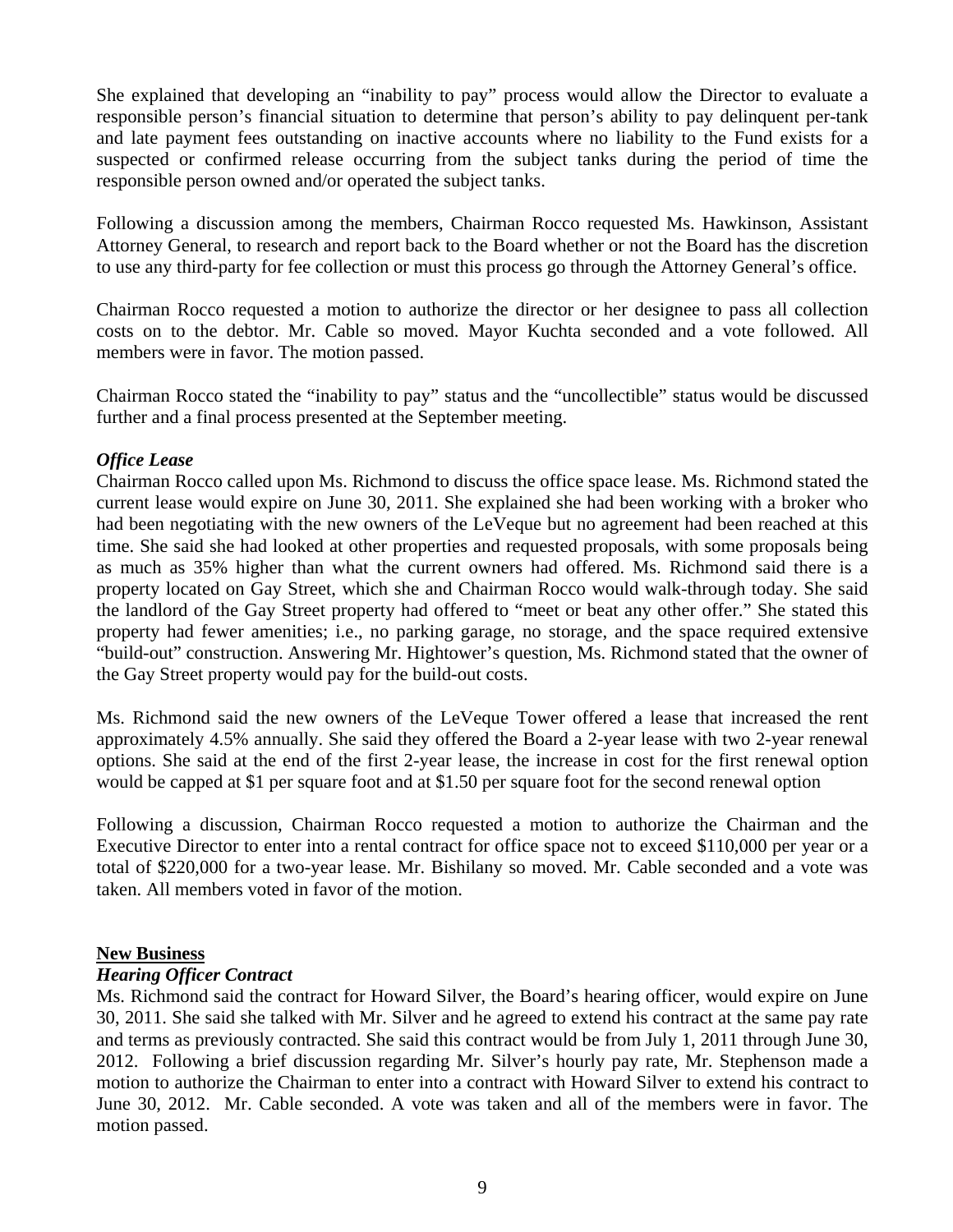#### *Assistant Attorney General Memorandum of Understanding*

Ms. Richmond said that the Memorandum of Understanding (MOU) between the Board and the Attorney General regarding the legal services provided to the Board by Ms. Cheryl Hawkinson would expire on June 30, 2011. She said the amendment to the existing MOU would be for one year beginning July 1, 2011 and ending June 30, 2012. Ms. Richmond stated due to increased administrative costs within the Attorney General's office, there had been an approximate 2% increase in this contract. She said there had not been an increase in Ms. Hawkinson's hourly rate of pay. Ms. Richmond requested that the Board authorize the Chairman to enter into a Memorandum of Understanding with the Attorney General for the continuation of legal services provided by Ms. Hawkinson for the period of July 1, 2011 to June 30, 2012 in an amount not to exceed \$56,000. Mr. Stephenson so moved. Mr. Hightower seconded. A vote was taken and all of the members were in favor. The motion passed.

#### *Database Maintenance*

Ms. Richmond said due to the resignation of the previous I.T. consultant, Mark Suttner, a new independent consultant had been hired and a contract signed for database development/maintenance services. She requested a motion to ratify the contract with TPA Solutions for the period of April 1 through June 30, 2011. Chairman Rocco called for the motion. Mr. Cable so moved and Mr. Geyer seconded. A vote was taken and all voted in favor.

Ms. Richmond said she would like the Board to extend the contract with TPA Solutions to continue providing database maintenance services for FY 2012. Chairman Rocco requested a motion to authorize the Chairman to negotiate and to enter into a contract with TPA Solutions for services for fiscal year 2012, from July 1, 2011 through June 30, 2012, in an amount not to exceed \$24,000. Ms. Richmond added that this amount is included in the budgeted legal and professional line item. Mr. Geyer so moved. Mayor Kuchta seconded. A vote was taken and all members voted in favor. The motion passed.

# *Third Party Eligibility Case*

Ms. Richmond said the Board is currently involved in a legal issue regarding 100 plaintiffs who had filed suit against a tank owner who was granted third-party eligibility. She said the Board would share legal costs with several other defendants. She is requesting the Board to authorize the Chairman to contract with one or more experts to research, provide advisory services, and provide testimony if needed regarding this third-party eligibility in an amount not to exceed \$25,000. Mr. Hightower so moved. Mayor Kuchta seconded. A vote was taken and seven of the members voted in favor of the motion. Mr. Cable abstained. The motion passed.

# *Hardship Applications*

Chairman Rocco called upon Ms. Richmond to present the hardship applications. Ms. Richmond stated when hardship status is granted to an owner that owner's claims are reviewed within 30-days of receipt, thereby reducing the owner's financial burden. She said a hardship status is granted for one year and can be renewed annually by submitting another application accompanied with updated financial information.

# *1) Claim #20991-0001/10/27/10, Owner- Arvind Patel, dba Manjula One Inc.*

Ms. Richmond said Mr. Patel is the responsible person for a 2010 release that occurred at 827 Front Street in Berea. She said this is the first request for hardship status submitted by Manjula One Inc. She said to date one claim package totaling just under \$81,000 has been received and is pending review.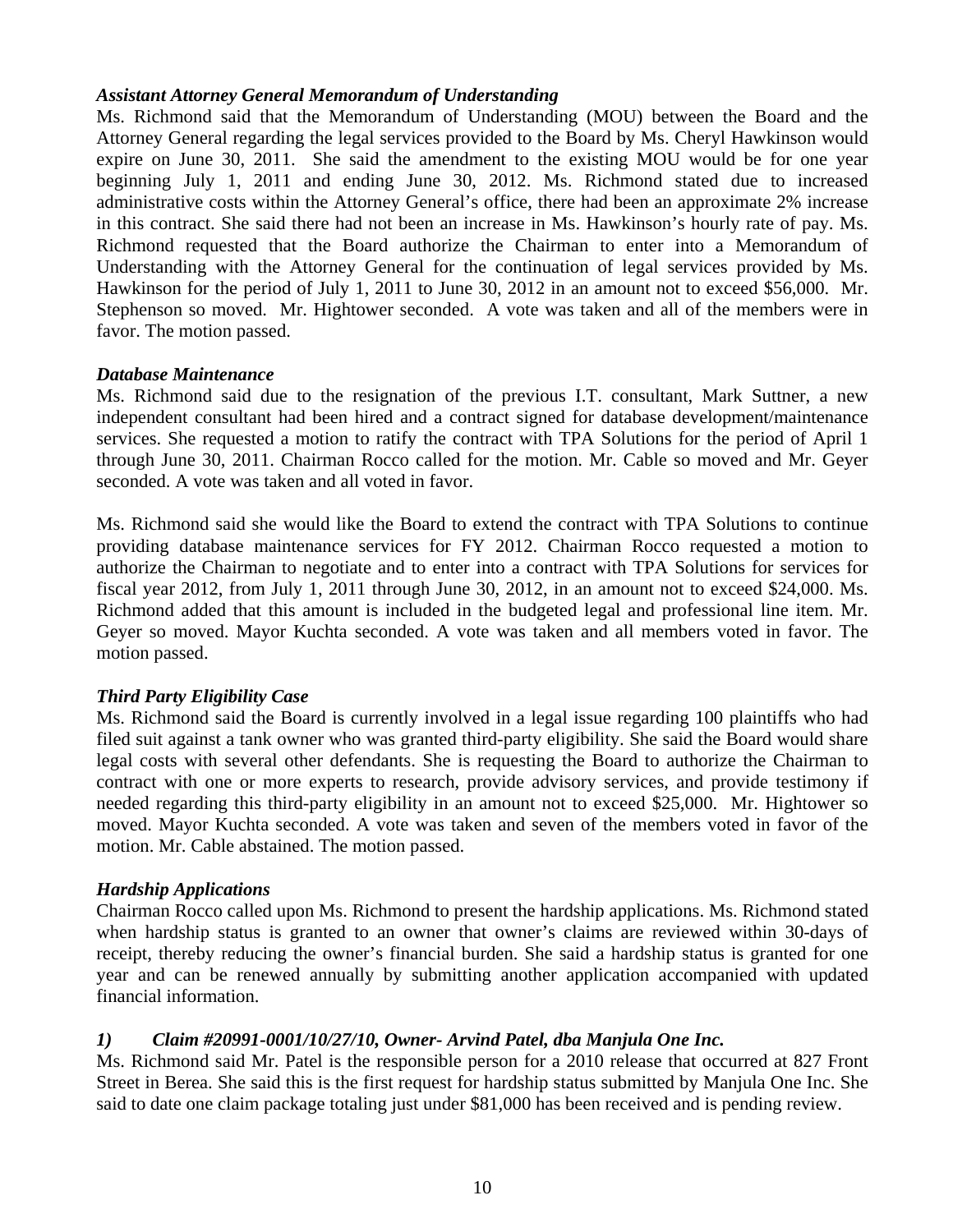Ms. Richmond said in addition to the review of the hardship application, a US Environmental Protection Agency (EPA) financial capacity test was used to evaluate the cash flow of Manjula One Inc. and to determine whether it had the ability to carry debt, in which case it could finance the costs of corrective actions over a period of time. She said based on the information provided in the application, the ABEL model estimates a probability of less than 55% that Manjula One Inc. could afford \$100,000 in corrective action costs. Ms. Richmond stated that denying hardship status would pose an overwhelming burden on Manjula One Inc., as it does not have adequate cash flow to self-finance corrective action costs for the current claim.

Ms. Richmond recommended that the Board approve this application and grant hardship status to Manjula One Inc. Mayor Kuchta so moved and Mr. Ord seconded. A vote was taken and all members voted in the affirmative. The motion carried.

# *2) Claim #18752-0001/06/11/08, Owner-Charles V. Hanrahan, dba Chuck's Citgo.*

Ms. Richmond said Mr. Hanrahan is the responsible person for a 2008 release that occurred at 3718 Lawrenceville Drive in Springfield. She said this is the second request for hardship status submitted by Mr. Hanrahan. Ms. Richmond stated there are currently no outstanding claims associated with this release.

Ms. Richmond said based on the information provided by Mr. Hanrahan in the application, his household gross income slightly exceeds his reported annual household living expenses and debt payments. She said Mr. Hanrahan currently receives no income from the facility.

Ms. Richmond said in addition to the review of the hardship application, a US Environmental Protection Agency (EPA) financial capacity test was used to evaluate Mr. Hanrahan's cash flow and to determine whether he had the ability to carry debt, in which case he could finance the costs of corrective actions over a period of time. She said based on the information provided in the application and the financial capacity test, Mr. Hanrahan does not have adequate cash flow or the ability to carry additional debt in order to pay corrective action costs.

Ms. Richmond recommended that the Board approve this application and grant hardship status to Mr. Hanrahan. Mayor Kuchta so moved and Mr. Cable seconded. A vote was taken and all members voted in the affirmative. The motion carried.

# *3) Claim #18344-0001/10/26/98, Owner-Gary Glessner, dba Red Stripe Associates*

Ms. Richmond said Mr. Glessner is the responsible person for a 1998 release that occurred at 50708 National Road in St. Clairsville. She said this is the eleventh request for hardship status submitted by Mr. Glessner. Ms. Richmond said to date the Fund has reimbursed Red Stripe Associates a little over \$202,000 and there are currently no in-house unreviewed claims associated with this release.

Ms. Richmond said per a conversation with Mr. Glessner, and as verified by the company's tax records submitted with the application, the property and business were sold to Sober Systems LLC at a loss in November 2008. Red Stripe provided the financing for the new owner and the only cash receipts currently are from the new owner's monthly payment. She said the majority of these funds are used to make Red Stripe's payment on the original loans to acquire the property. Ms. Richmond said Red Stripe Associates is still responsible for and is continuing the corrective actions.

Ms. Richmond said in addition to the review of the hardship application, a US Environmental Protection Agency (EPA) financial capacity test was used to evaluate the cash flow of Red Stripe Associates and to determine whether it had the ability to carry debt, in which case it could finance the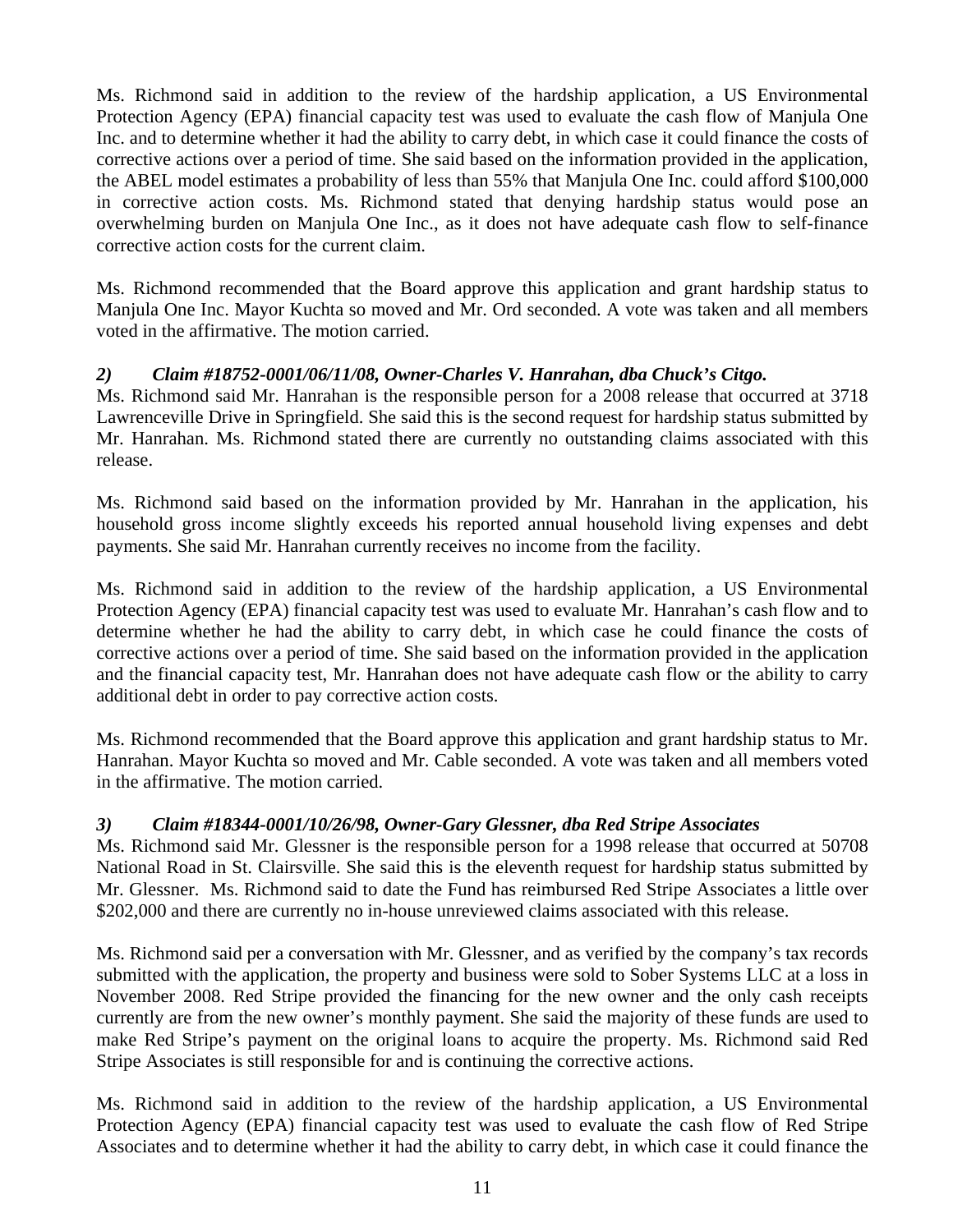costs of corrective actions. She said based on the information provided in the application, the ABEL model estimates a probability of less than 50% that Red Stripe could afford \$20,000 in corrective action costs. Ms. Richmond said according to the ABEL model, Red Stripe is not in a position where it can acquire financing or manage its cash flow to self-finance ongoing corrective action costs.

Ms. Richmond recommended that the Board approve this application and grant hardship status to Red Stripe Associates. Mayor Kuchta so moved and Mr. Stephenson seconded. A vote was taken and all members voted in the affirmative. The motion carried.

# *4) Claim #20216-0001/06/01/05, Owner-Hanif Ibrahim, dba Star General Enterprises Inc.*

Ms. Richmond said Mr. Ibrahim is the responsible person for a 2004 release that occurred at 1404 Maple Avenue in Zanesville. She said this is the fourth request for hardship status submitted by Star General Enterprises Inc. Ms. Richmond said to date the Fund has reimbursed Star General Enterprises Inc. approximately \$29,400 and two claims are currently in review for a total of just over \$10,500.

Ms. Richmond said in addition to the review of the hardship application, a US Environmental Protection Agency (EPA) financial capacity test was used to evaluate Star General Enterprises Inc. cash flow and to determine whether it had the ability to carry debt, in which case it could finance the costs of corrective actions over a period of time. She said based on the information provided in the application, the ABEL model estimates a probability of less than 50% that Star General Enterprises Inc. could afford \$20,000 in corrective action costs. Ms. Richmond stated that denying hardship status would pose an overwhelming burden on Star General Enterprises Inc., as it does not have adequate cash flow to self-finance corrective action costs for the current claim

Ms. Richmond recommended that the Board approve this application and grant hardship status to Star General Enterprises Inc. Mr. Geyer so moved and Mr. Cable seconded. A vote was taken and all members voted in the affirmative. The motion carried.

#### *Certificates of Coverage Ratification*

Chairman Rocco called upon Ms. Richmond to present for ratification by the Board the lists of owners who, since the last Board meeting had either been issued or denied a Certificate of Coverage.

Ms. Richmond said that behind Tab 9 there is a listing of facilities issued a program year 2009 Certificate of Coverage. She said no facilities had been denied a program year 2009 Certificate of Coverage since the March Board meeting.

Ms. Richmond said the process used to review the fee applications and issue or deny a 2009 Certificate of Coverage included a review for completeness to determine that full payment had been made, financial responsibility was demonstrated, and BUSTR registration was complete. In a second level of review, BUSTR registration data was considered to determine whether tanks for which coverage is sought are in compliance with BUSTR's rules. Ms. Richmond said if there are no issues, the facility receives a Certificate of Coverage.

Ms. Richmond explained if compliance issues are discovered, notice is provided to owners in accordance with the Board's rules and the Revised Code. Throughout this process the Board's staff works with the owners to correct the fee statement record and/or refers the owners to BUSTR to correct the registration record. She stated the staff often continues to work with owners even after a determination to deny a Certificate of Coverage had been issued. The Board's rules and the Revised Code make provisions for an appeal of the determinations issued within this process.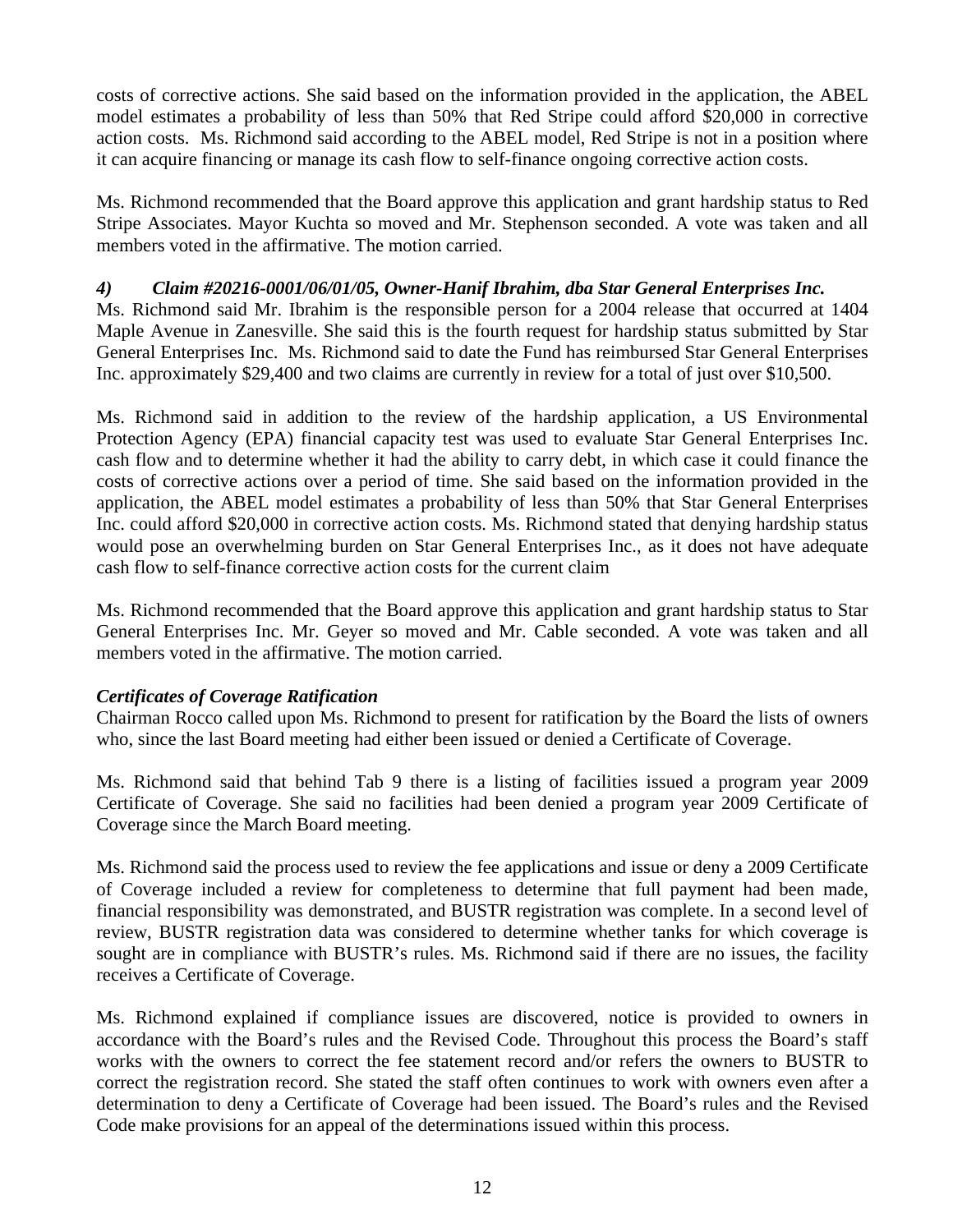Ms. Richmond asked the Board to ratify her actions with respect to the three facilities receiving 2009 Certificates of Coverage.

Mr. Hightower moved to ratify the list of 2009 Certificates of Coverage that were granted. Mr. Geyer seconded. A vote was taken and all of the members were in favor. The motion passed.

Ms. Richmond said that behind Tab 10 there is a listing of facilities issued a program year 2010 Certificate of Coverage; and behind the blue divider page, a listing of facilities denied a program year 2010 Certificate of Coverage.

Ms. Richmond stated the process to issue and, if appropriate, deny a Certificate of Coverage changed in November 2009 with amendments to the Board's rules. She said under the new rule, the review of BUSTR registration data to determine compliance with the State Fire Marshal's rules was eliminated.

Ms. Richmond explained that during the review for the 2010 program year Certificates of Coverage, the staff now only ensures full payment has been received; financial responsibility for the deductible is demonstrated; and, the owner has certified with his signature that he is in compliance with the State Fire Marshal's rules. She said if the staff determines all these requirements have been met and if the tanks existed in previous years, a Certificate for the subject tanks was issued to the owner in at least one of the prior two years, then a Certificate of Coverage is issued. Ms. Richmond said if the requirements are not met, the Certificate is denied in accordance with the Board's rules as previously discussed.

She said all processes within the Board's rules and the Revised Code were followed to make the determination to issue the program year 2010 Certificates of Coverage.

Ms. Richmond asked the Board to ratify her actions with respect to the 111 owners of 449 facilities receiving 2010 Certificates of Coverage on the list behind Tab 10.

Mr. Bishilany moved to ratify the list of 2010 Certificates of Coverage that were granted. Mr. Geyer seconded. A vote was taken and all of the members were in favor. The motion passed.

Ms. Richmond said that behind the blue divider page in Tab 10 there is a listing of facilities denied a program year 2010 Certificate of Coverage.

Ms. Richmond asked the Board to ratify her actions with respect to the 89 facilities that were denied a Certificate of Coverage for program year 2010.

Mr. Cable moved to ratify the list of 2010 Certificates of Coverage that were denied. Mr. Geyer seconded. A vote was taken and all of the members were in favor. The motion passed.

#### *Executive Session*

Chairman Rocco requested a motion to go into executive session pursuant to O.R.C. 121.22(G)(3) to discuss matters of pending or imminent court action. Mayor Kuchta so moved. Mr. Hightower seconded and a roll call vote followed. The following members voted in the affirmative: Messrs. Cable, Hightower, Kuchta, Stephenson, Ord, Bishilany, and Geyer. Chairman Rocco abstained. There were no nays and the motion passed.